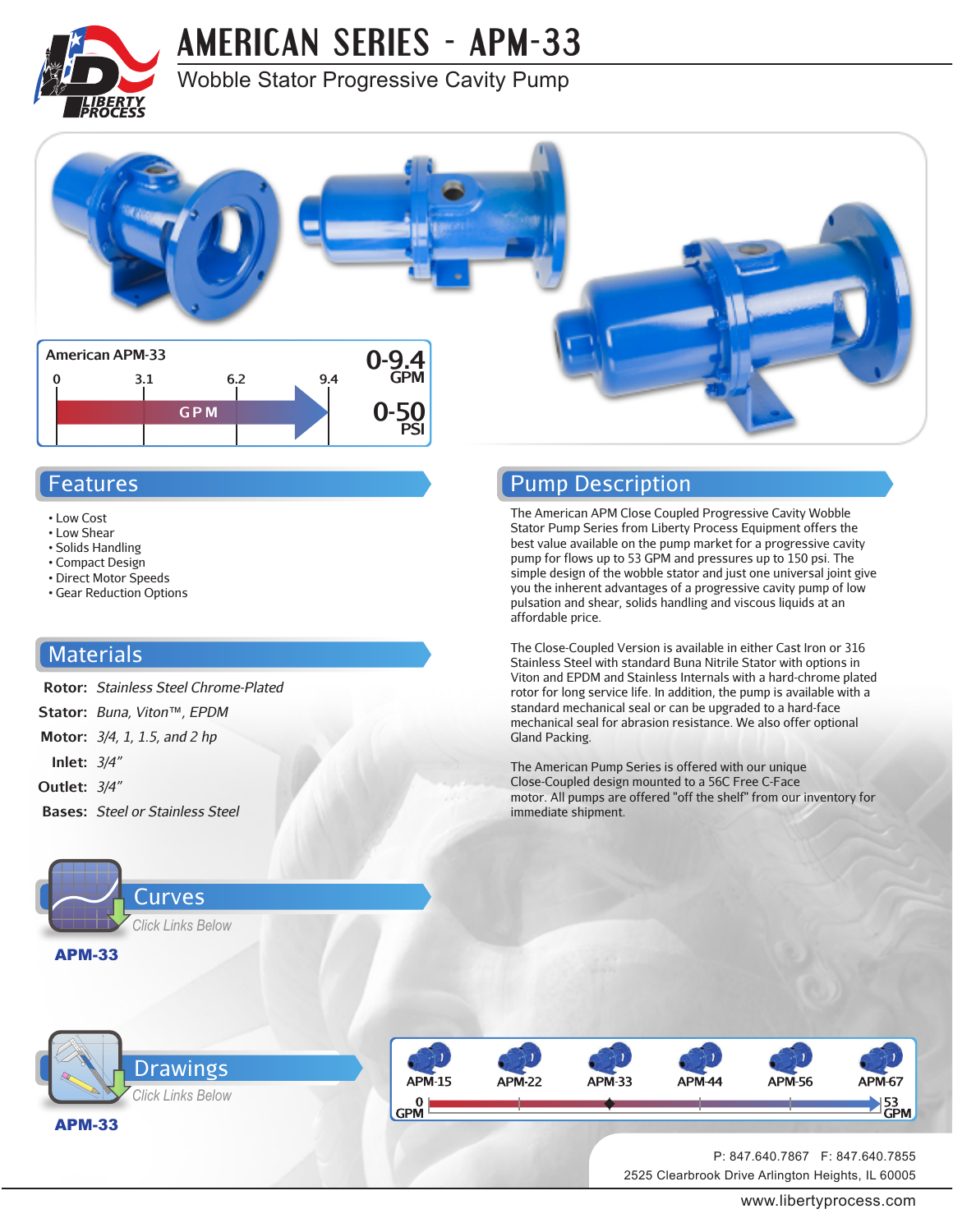# **[AMERICAN SERIES - APM33](http://www.libertyprocess.com/american_apm-33_series_pump.html)**

<span id="page-1-0"></span>

Progressive Cavity Pump

Performance Curves





2525 Clearbrook Drive Arlington Heights, IL 60005 P: 847.640.7867 F: 847.640.7855